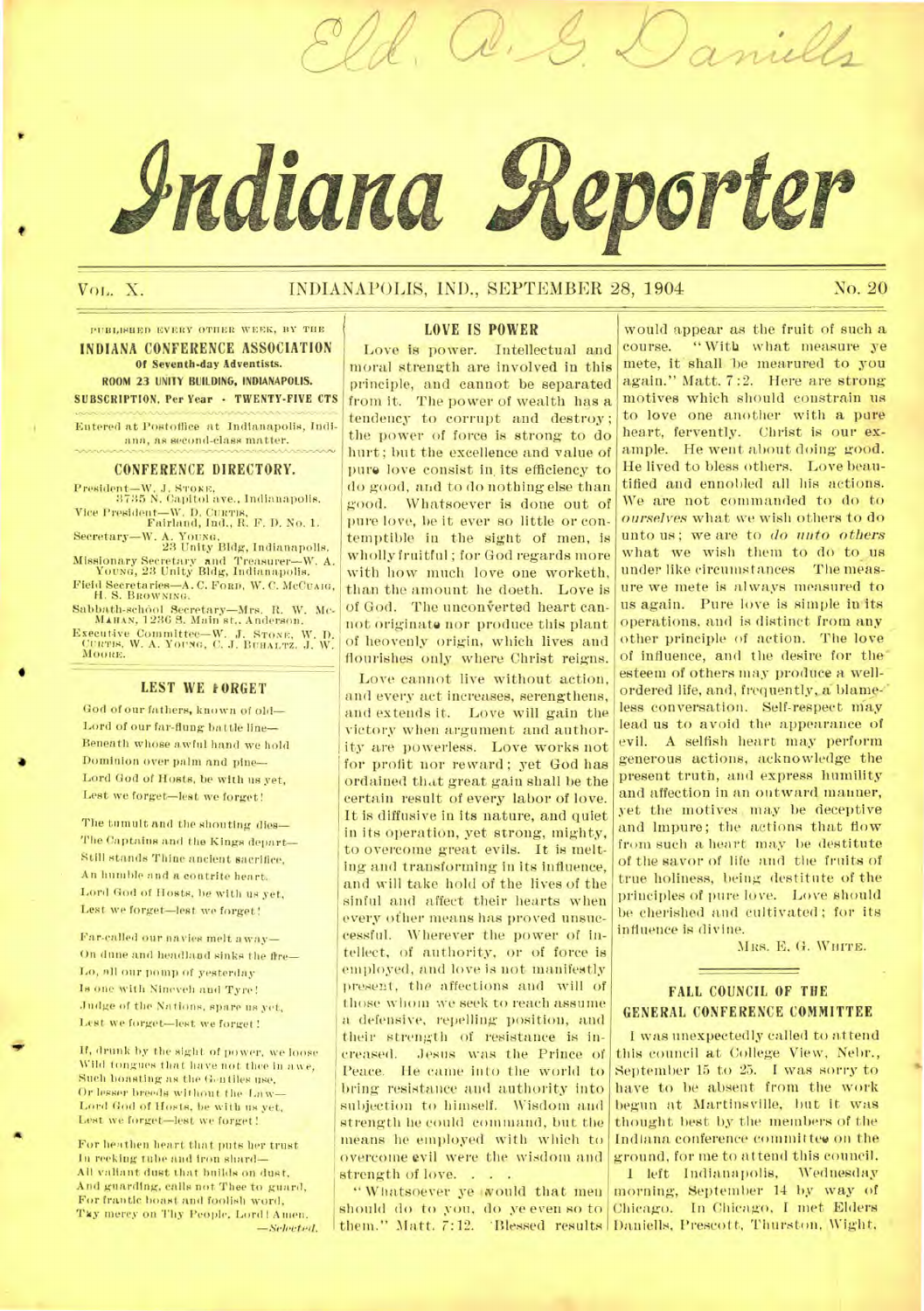Haughey and others, who took the same train from Chicago for Lincoln, Nebraska. We arrived at College View at 10 A. M. the next morning, and the first meeting of the council was held at 2 :30 P. M. September 15.

The first matter brought before the council was the question, " Where shall the next General Conference be held, and the date of this gathering?"

It was unanimously voted to hold the next General Conference, May 11 to 30, 1905, and that it be held at Washington, D. C., or Tacoma Park. The reason that the date was fixed at this time, was, that it might be held in tents and make it a great camp-meeting. It will be held early enough so that it will not interfere with the tent meetings, and will be in harmony with recent testimonies to not shut ourselves up in poorly ventilated rooms, where the mind becomes sluggish so that the Holy Spirit cannot make right impressions upon it, and so the best results are not obtained.

Again, it is advised that a large attendance be solicited at the next General Conference, and the multitudes can be cared for much more easily by holding the meeting in camp, as many can bring their own tents and arrange to care for themselves.

The subject of a great missionary campaign to begin about November first and continue until the whole world has been warned, has been thoroughly discussed, and plans laid which I trust will be heartily entered into by all our people, nd thus bring a knowledge of present truth to all who are in darkness.

The canvassing work has also received careful consideration and plans recommended, which I hope may be of great profit to this branch of the work. There is great need of hundreds of persons engaging in this line of work, and thus spread a knowledge of the truth among the thousands who are seeking for light.

The Religious Liberty work has also been considered quite thoroughly, and the work of those opposing liberty of conscience, showing the advancement that is being made by those advocating a union of church and.state. It was felt by all that it is high time we were all awake to the importance of circulating religious liberty literature everywhere, thus educating those who are honest

in heart, and saving them from the in the following manner:decer Lions of the evil one.

The date of the week of prayer has been fixed for December 10th to 17th. An excellent list of topics has been prepared for the week of prayer readings, and able writers chosen to prepare addresses for this occasion. We are looking forward to this occasion with much interest, and believe It will be an occasion of a great revival of our work, and a deeper interest in the fields across the seas.

The general influence of this council is very gratifying. Perfect harmony and concert of action has marked all the deliberations of the meeting, and all the plans considered are looking to a great advancement of the message and enlargment of the work. Many of our conferences have placed at the disposal of the General Conference, one-half of their tithe and onehalf of their laborers. Many of these laborers will soon be sent into destitute fields. The outlook is bright and very encouraging. Never was there a time when the speedy triumph of the message seemed more imminent.

I am looking forward to the close of our council, when I can again return to assist in the work at Martinsville, and look after the great interests of the work in our Indiana. Conference. I am much encouraged over the future prospects for the advancement of the work throughout the great harvest field, and I believe our people will rally to the calls for this hour.

May God help every soul to consecrate his time and talent to his service as never before. W. J. STONE.

#### **MISSIONARY RECOMMENDATIONS**

1. We recommend, that a mighty missionary campaign be inaugurated this fall which shall know no cessation until this gospel of the kingdom is carried to every nation, tongue, and people; and that such varied and effective plans be developed in every conference and church as will assign a specific place in this movement to every man, woman and child among us.

OUTLINE OF THE PLAN.

(a) By devoting the month of November principally to the circulation of periodicals and tracts, and the month of December to the sale of "Object Lessons," "Story of Joseph," and such other literature as may be adapted to the development of interests already created.

(b) That missionary conventions in all our churches be held on Sabbath, October 29, and Sabbath, November 26. On the first Sabbath, October 29, the following topics would be considered :—

A Call to Service . . . . MRs. E. G. **WHITE Continue in Well Doing** The Best Ways of Using Tracts<br>and Periodicals

Various Writers Our Young People; Their Privileges

and Responsibilities . . In the second Convention, Sabbath November 26, consideration would be given to the following topics:—

Dedicated Literature . . . . W. C. **WHITE**  The Development of House to<br>House Workers

House Workers . . . . . H. H. HALL Mission of Our Large Books . E. R. PALMER Family Bible Studies and How

to Conduct Them . . . S. N. **HASKELL**  3. The readings and the suggestive program for these conventions, together with detailed plans for the campaign, to be published in the *Review;* and, in order that this essential information, and the valuable instruction and interesting reports from the world-wide field, which this paper contains, may be studied by all our people.

•

•

We recommend, that during the month of October the librarians, church elders, and conference laborers seek to place it in the home of every Sabbath-keeper.

## FOLLOW UP WORK.

4. To make this movement most effective and economical,—

We recommend, that special attention be given to the work of following up eyery effort made, by securing yearly subscriptions to our periodicals, holding family Bible studies, making missionory visits, etc.

# MISSIONARY CAMPAIGN SUPPLIES.

5. That the periodicals to be given particular prominence be, The Third Angel's Message Series of the *Signs of the Times,* the SIGNS number of the *Southern Watchman,* and such special issues of the *Life and Health*  and our foreign papers as may be announced later.

2. This campaign to be introduced which we would suggest, are the 6. Among the tracts, the use of

**THE FOLLOWING REPORT WAS.ADOPTED AT THE GENERAL CONFERENCE COUNCIL WHICH**  WAS HELD AT COLLEGE VIEW, NEBRASKA LAST **WEEK, AND WE PRESENT IT AT ONCE FOR THE CAREFUL STUDY OF OUR PEOPLE. W.** J. S.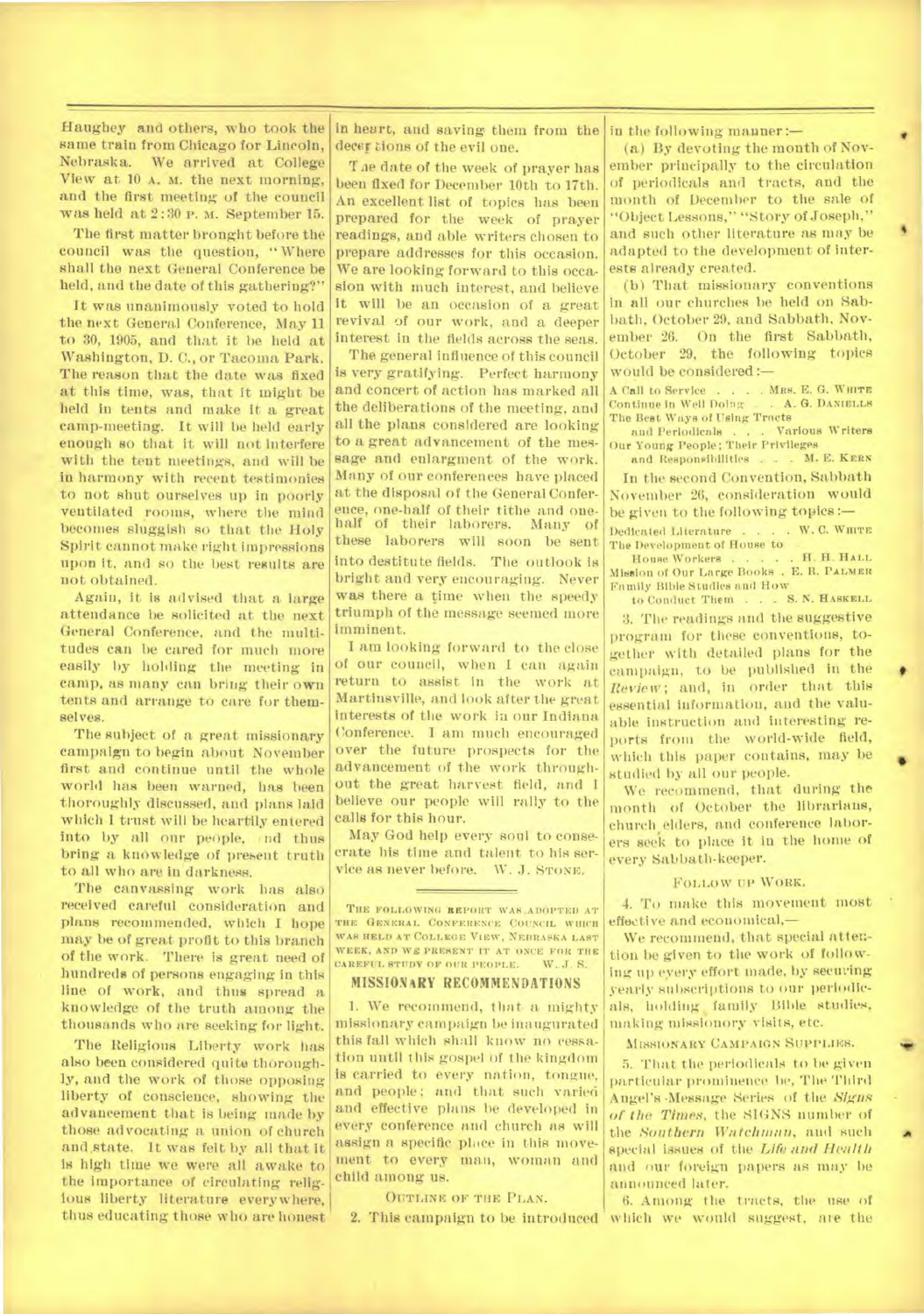Last Generation Message, Heralds of His Coming, Waymarks to the Holy City, Who Changed the Sabbath, Family Bible Teacher, and the new envelope series of the Religious Liberty Leaflets.

7. We suggest the following books as being particularly appropriate in this movement as they may be used anywhere and at any time without waiting to consult with the State Agent: "Object Lessons," "Story of Joseph," "Education," "Mount of<br>Blessing," "Things Foretold," " Things "Cobblestones," " Thoughts on Daniel," paper, "Thoughts on Revelation," paper, "Great Nations of To-day," "Little Folks Bible Nature," " Sunshine at Home" in foreign languages, "Steps to Christ," and "Power for Witnessing."

H. H. HALL, W. C. WHITE, S. N. HASKELL, DAVID PAULSON, A. T. JONES, H. H. BURKHOLDER,<br>Committee. GEO. I. BUTLE GEO. I. BUTLER.

## **WORK OF THE INSTITUTE**

Through the kindness of the conference committee, the Christian teachers of Indiana were permitted to remain for two weeks on the Martinsville camp-ground for the purpose of holding an institute in behalf of Christian education.

**4** 

Believing that the brethren and sisters throught the state would be pleased to know what plans were laid for the advancement of Christian education, the writer has been asked to summarize the work of the institute.

On the morning of Aug. 30, 1904, an earnest company of teachers assembled for their first session. After devotional exercises, our state superintendent, Elder W. D. Curtis made some very timely remarks, setting before us the importance of such a gathering that we. might obtain a better preparation for the work of moulding human minds. All seemed to realize the solemnity of the teach er's work as we were made to fel that we must render an account to God for the impressions made upon the minds of the children.

As we contemplated the greatness of the work before us, two weeks seemed altogether too short to last year, but on account of changed accomplish it, but a spirit of labor rested upon the assembly, and while continued this winter; yet we have

might hope, we were highly gratified that so much was done.

Topics, treating on different phases of Christian education, had been previously assigned the teachers, and a portion of each day was spent in listening to and discussing the subjects.

The first topic, "Qualifications of a Christian Teacher," was presented by our educational secretary, Mrs. R. W. McMahan. As much care should be taken in selecting teachers as in selecting men for the ministry. Since the work of the teacher is on an equality with that of the minister, it means that the first great qualification of the teacher is conversion ; for without that it would be impossible for him to represent Christian education which is to restore the image of God In the soul. In presenting the paper, Mrs. McMahan brought out the following beautiful characteristics of a teacher,—order, neatness, economy, punctuality, thoroughness, self-control, integrity, and courtesy.

Since the Lord has spoken plainly to us concerning thoroughness in teaching the common branches in our schools, much attention was given to that line of work during the institute. Very definite work was done, and the best methods of teaching them were suggested. A report of this will appear in a future number of the Reporter.

NETTIE A. DUNN, See. Of Institute.

## **EDUCATIONAL WORK IN INDIANA**

I think I am safe in *saying* that the Educational Department of this conference never began its school year under more favorable circumstances, in some respects at least, than than those with which it is surrounded at present. The only question which really burdens us is, where shall we find teachers to fill all the demands? It is refreshing indeed to receive letters from our good brethren telling of their interest in Christian education, and their con & dence in the primary Christian school work. I believe our people are awakening to the importance of following the Lord's direction upon this subject.

we could not accomplish all that we twenty applications for teachers. the school room and on the play-We had fifteen Christian schools conditions, four of them will not be

This shows decided advancement; but we are unable to organize all these schools on account of lack of teachers. I do not know of more than fifteen persons who are willing to devote themselves to the work of teaching. In making selections, we prefer those who will consecrate themselves to the work, realizing that teaching is a gift from God (See 1 Cor. 12:28) rather than those who take it up mearly to fill a vacancy.

The Lord is bringing some good, devoted young people forward to take up this work, persons who see the importance of a Christian training, and who are anxious to see this work a success.

I recently held a two weeks institute and normal with our teachers, and was very much impressed with their desire to become more efficient, and the joy manifested in laying plans for greater thoroughness and uniformity. Mrs. R. W. McMahan, the Corresponding Secretary of the Department, was with us several days and rendered invaluable assistance. All seemed to feel that the institute was a success. A uniform course of study for our schools was adopted which will add strength to the work. Hereafter all persons who teach in the state will be required to pass an examination. This will give stability to our work as it raises the standary of efficieny.

Several of the schools have alreay begun. I just received a letter from one teacher in which she speaks of her first day's experience as follows: "I believe this day has been my happiest for many months. While it seems strange to drop into a school of thirteen, I enjoy it just the same. "Our lunch period went off nicely to-day. Our table-talk was on bread as mentioned in the Bible. The children suggested different ways in which it is used in the Bible.

"My chair-caning class was intensely interesting. You would have thought so if you could have seen the small space in which we had to work, but the boys and girls were as happy as I, while they scraped off the old varnish and removed old cane.''

This gives you a peep into a primary Christian school room, and you can see the work being accomplished. First, the teacher's heart is in her work, and she is happy in it. Second, the dinner is not eaten while the pupils are racing about in